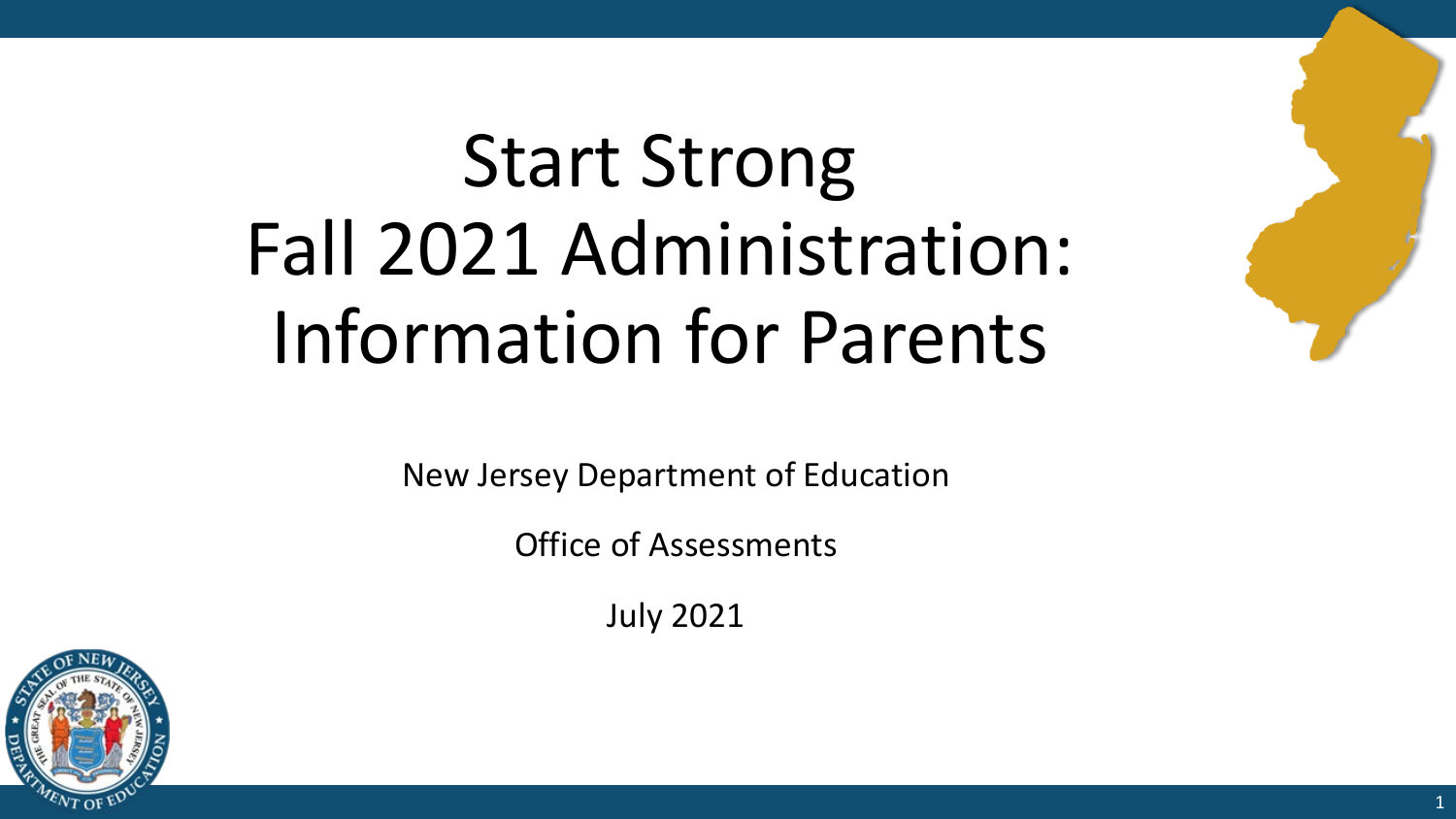## Fall 2021 Start Strong: Overview

**Brief**



- The test can be given in a single class period (45–60 minutes).
- Administration setup and procedures are similar to traditional state assessments, with some exceptions.

#### **Standards Aligned**



• Aligned to a small set of standards from the year before to help educators understand the level of support students need at the beginning of the school year.

#### **Given Across Content Areas**

- English language arts (ELA) grades 4– 10;
- Mathematics grades 4–8, Algebra I, Geometry, and Algebra II; and
- Science (6, 9 & 12).

#### **Flexibly Given**



- Seamless online delivery through the assessment administration platform.
- Provides immediate results to educators.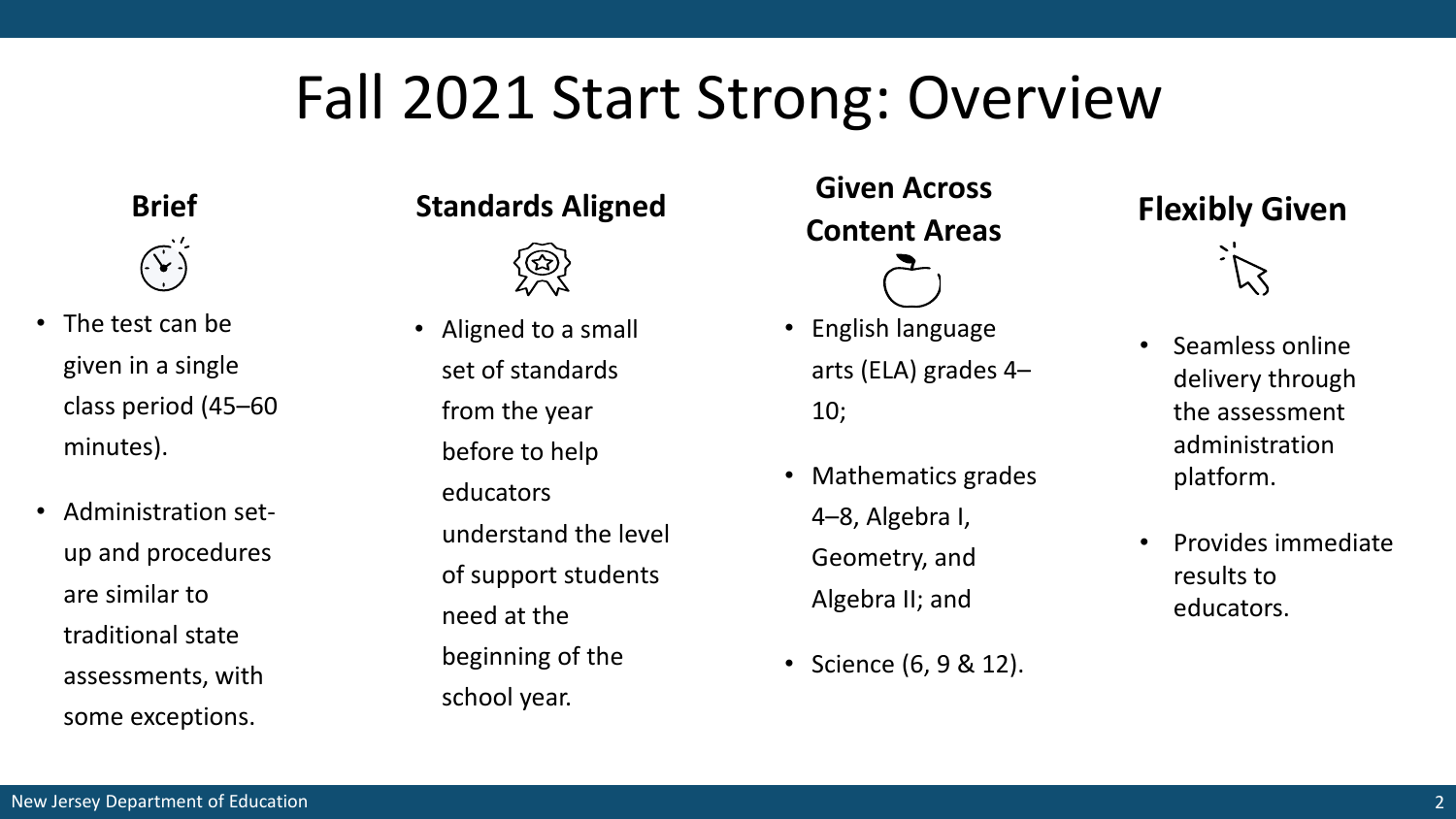# Individual Student Reports for Parents

- Parents will receive an Individual Student Report (ISR) for each content in which their child is tested during the Fall 2021 Start Strong Assessment.
- An ISR provides parents with:
	- A sense of their child's understanding in the tested content areas;
	- A description of the major concepts that were tested; and
	- A starting point for discussions with their child and teacher(s).
- Questions a parent might want to ask after reviewing the ISR include:
	- What additional supports are available to help my child during the school day and beyond regular school hours?
	- How will I know if my child is improving?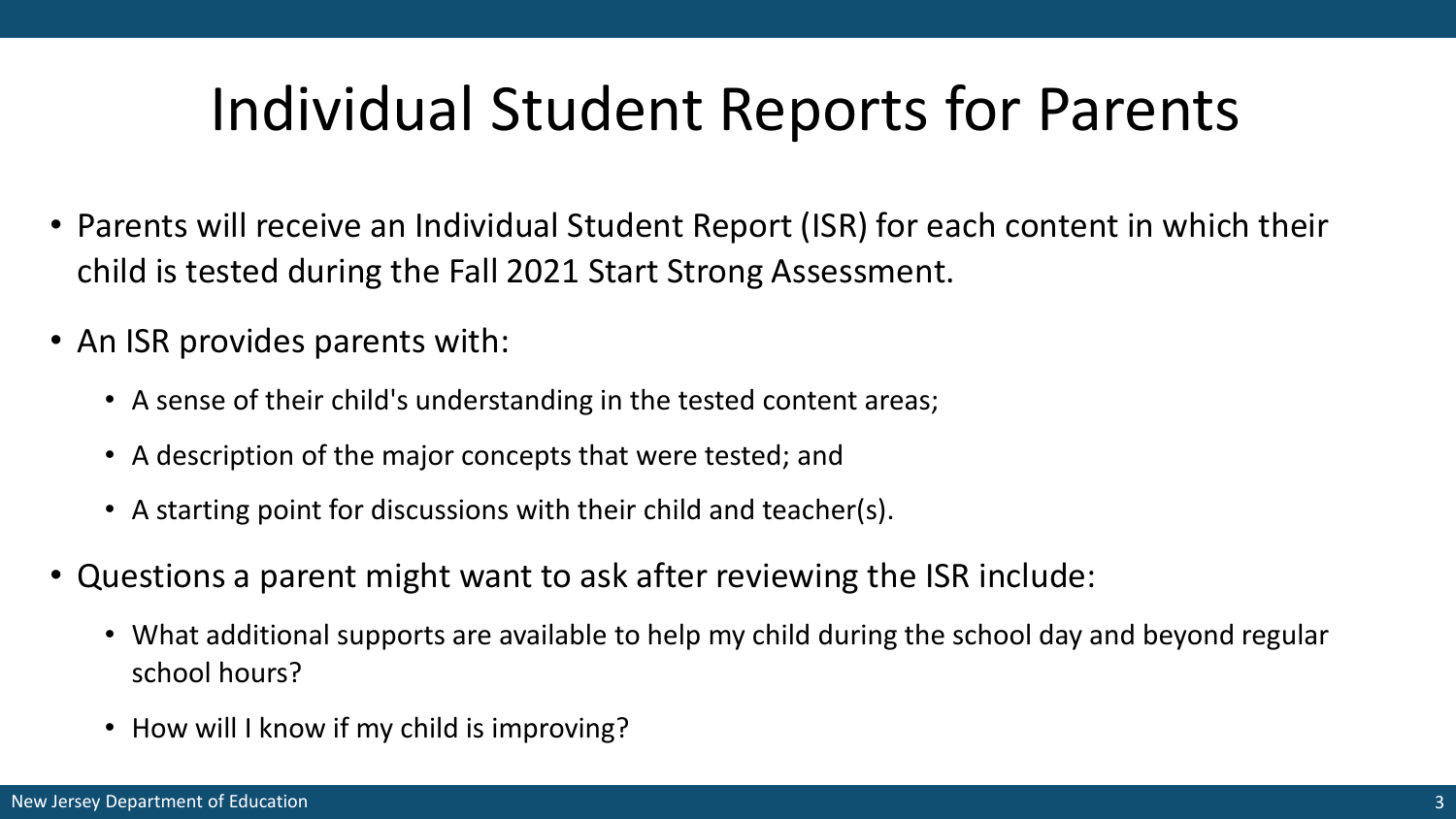#### ISR for Mathematics

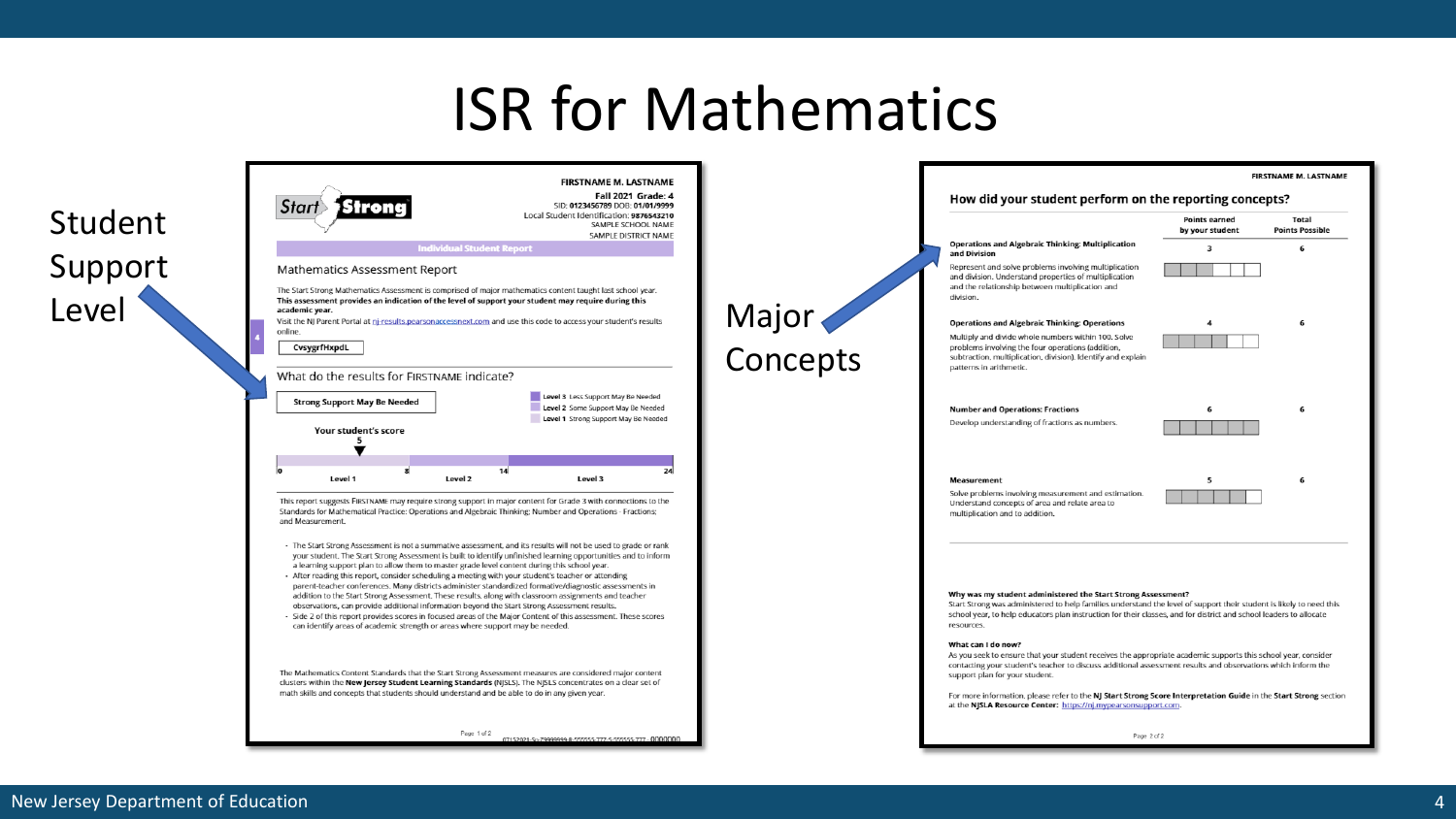### ISR for English Language Arts

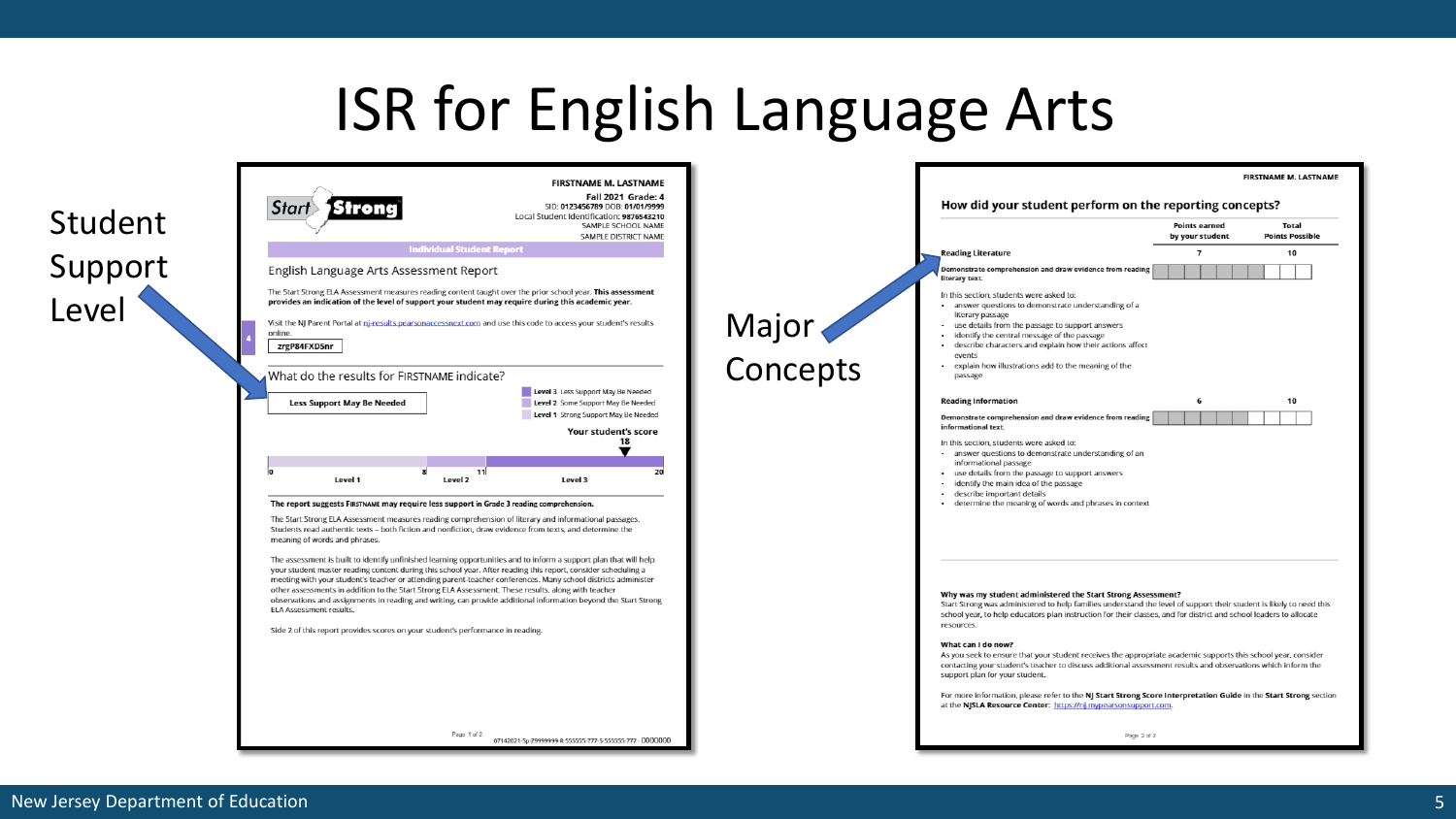### ISR for Science

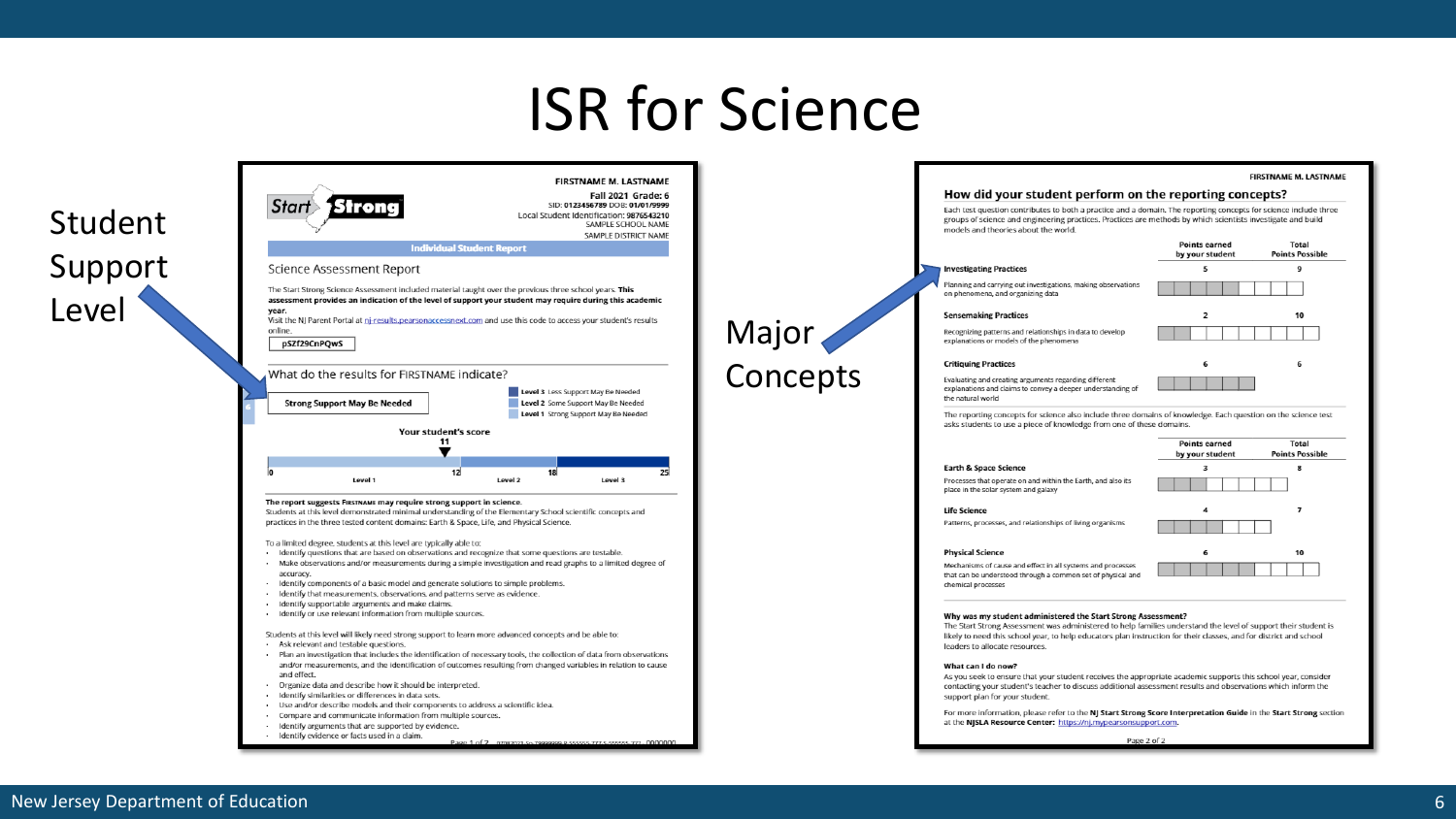### Parent Portal



#### **Provides parents with:**

- $\checkmark$  Online access to how their child performed on the Start Strong assessments.
- $\checkmark$  Translated videos in New Jersey's top five spoken languages:
	- $\checkmark$  English
	- $\checkmark$  Spanish
	- $\checkmark$  Chinese
	- $\checkmark$  Portuguese
	- $\checkmark$  Arabic
- $\checkmark$  Access to additional assessment resources through the New Jersey Digital Item Library.